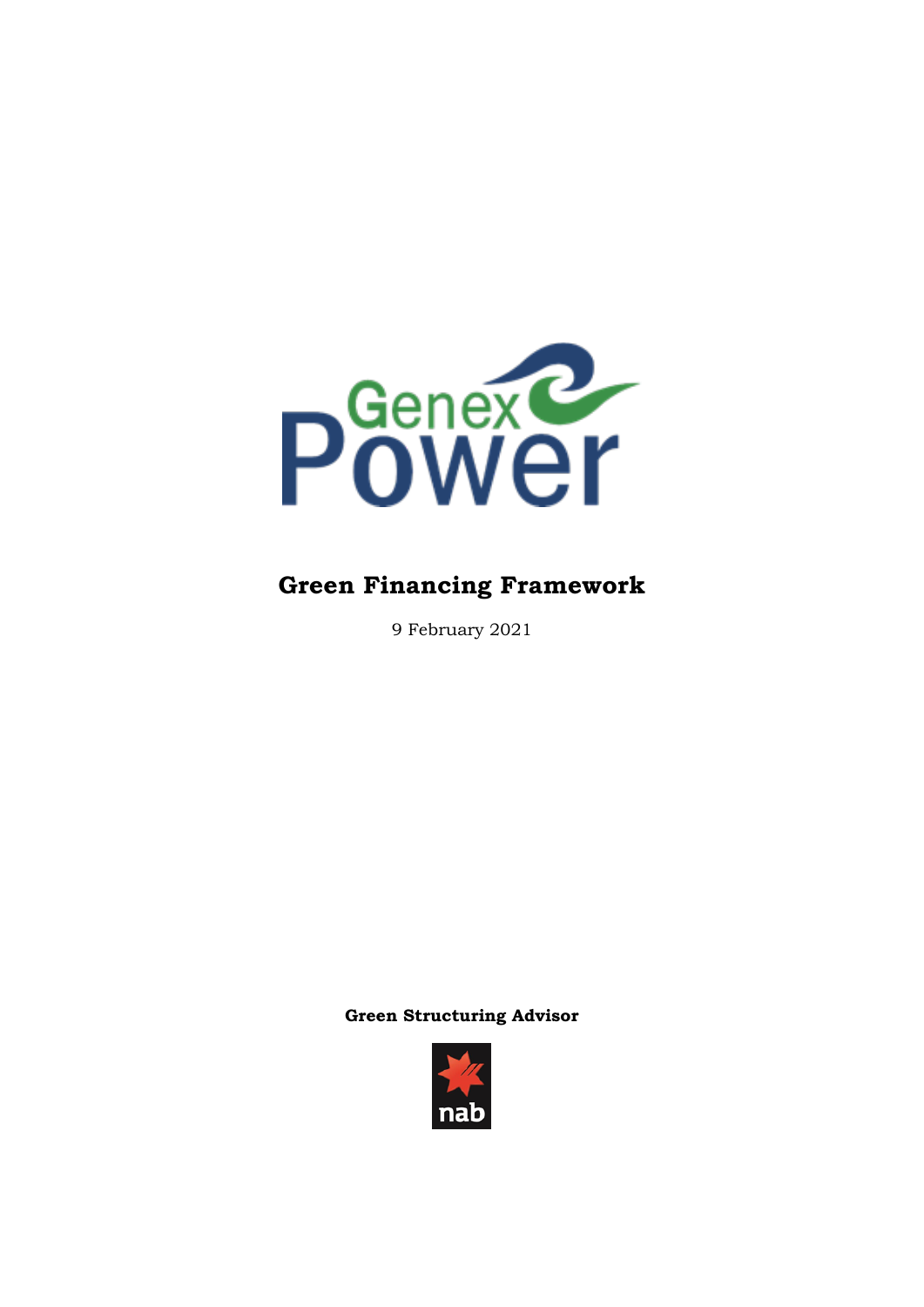#### Table of contents

| Part A:       | Introduction                                 | 3              |
|---------------|----------------------------------------------|----------------|
| Part B:       | <b>Our Green Financing Framework</b>         | 6              |
| Part C:       | <b>Green finance transactions</b>            | 6              |
| 1.            | Use of proceeds                              | 6              |
| 2.            | Process for project evaluation and selection | $\overline{7}$ |
| 3.            | Management of proceeds                       | 8              |
| 4.            | Reporting                                    | 9              |
| 5.            | External review                              | 10             |
| Part E:       | <b>Appendices</b>                            | 11             |
| 1.            | References                                   | 11             |
| a.            | LMA/APLMA Green Loan Principles              | 11             |
| b.            | ICMA Green Bond Principles                   | 11             |
| $C_{\bullet}$ | Climate Bonds Standard                       | 11             |
| d.            | United Nations Sustainable Development Goals | 11             |
| 2.            | Impact reporting                             | 11             |
| 3.            | Key contacts                                 | 11             |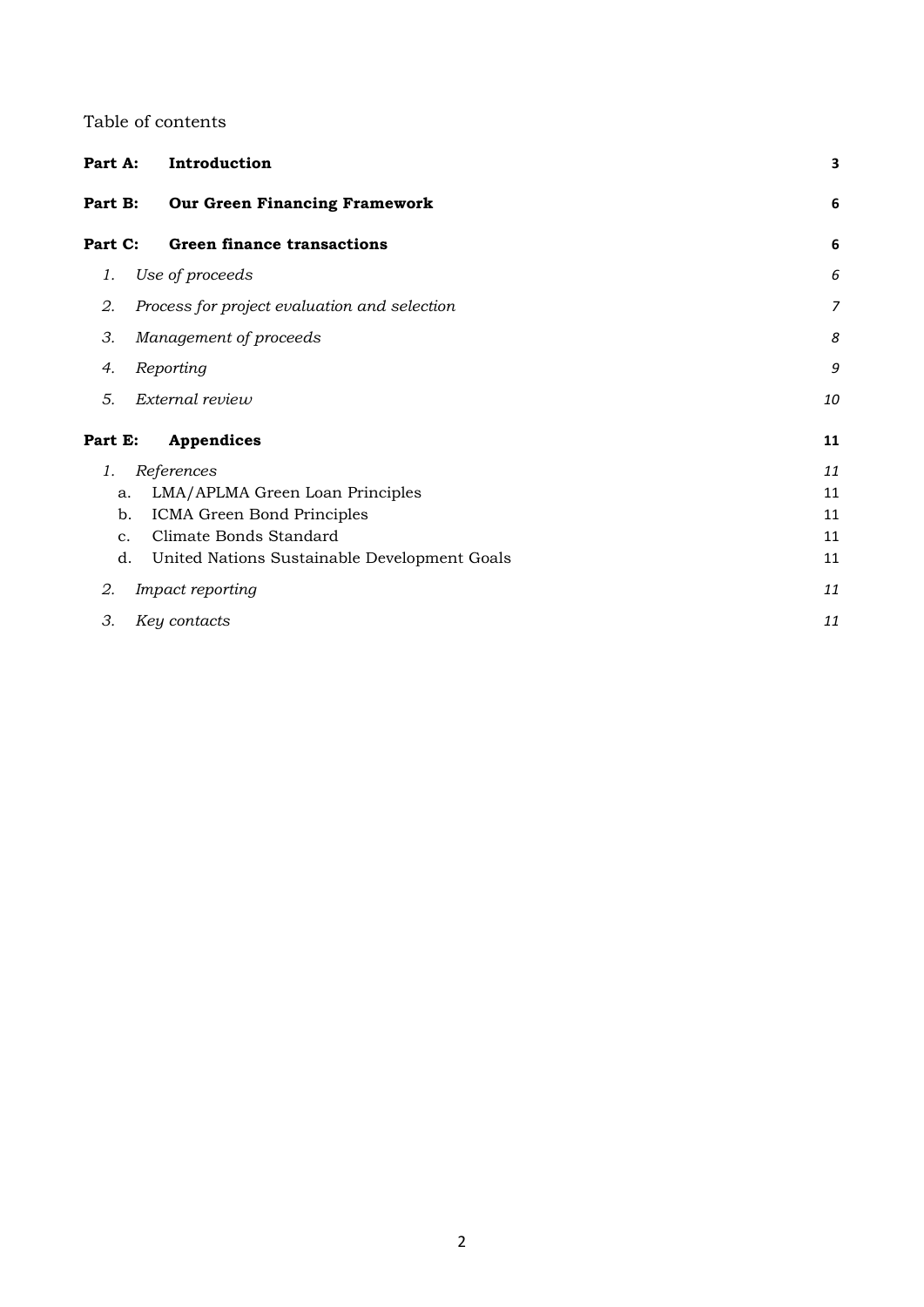### **Part A: Introduction**

#### **About us**

Genex Power Limited (**Genex**) is focused on developing a portfolio of renewable energy generation and storage projects across Australia. The Company's flagship Kidston Clean Energy Hub, located in north Queensland, will integrate large-scale solar generation with pumped storage hydro. The Kidston Clean Energy Hub is comprised of the operating 50MW stage 1 Solar Project (KS1) and the 250MW Kidston Pumped Storage Hydro Project (K2- Hydro) with potential for further multi-stage wind and solar projects. The 50MW Jemalong Solar Project (JSP) is located in NSW and provides geographical diversification to the Genex Power Limited portfolio. JSP was energised in early December 2020 and commissioning is now underway. Genex is further developing its energy storage portfolio via the early stage development of a 50MW/75MWh standalone battery energy storage system at Bouldercombe in Queensland. With over 400MW of renewable energy & storage projects in development, Genex is well placed as Australia's leading renewable energy and storage company.

Genex continues to acknowledge the support of key Federal and State Government stakeholders such as the Australian Renewable Energy Agency (ARENA), the Northern Australia Infrastructure Facility (NAIF) and the Queensland State Government.



**Fig. 1. Kidston Clean Energy Hub.**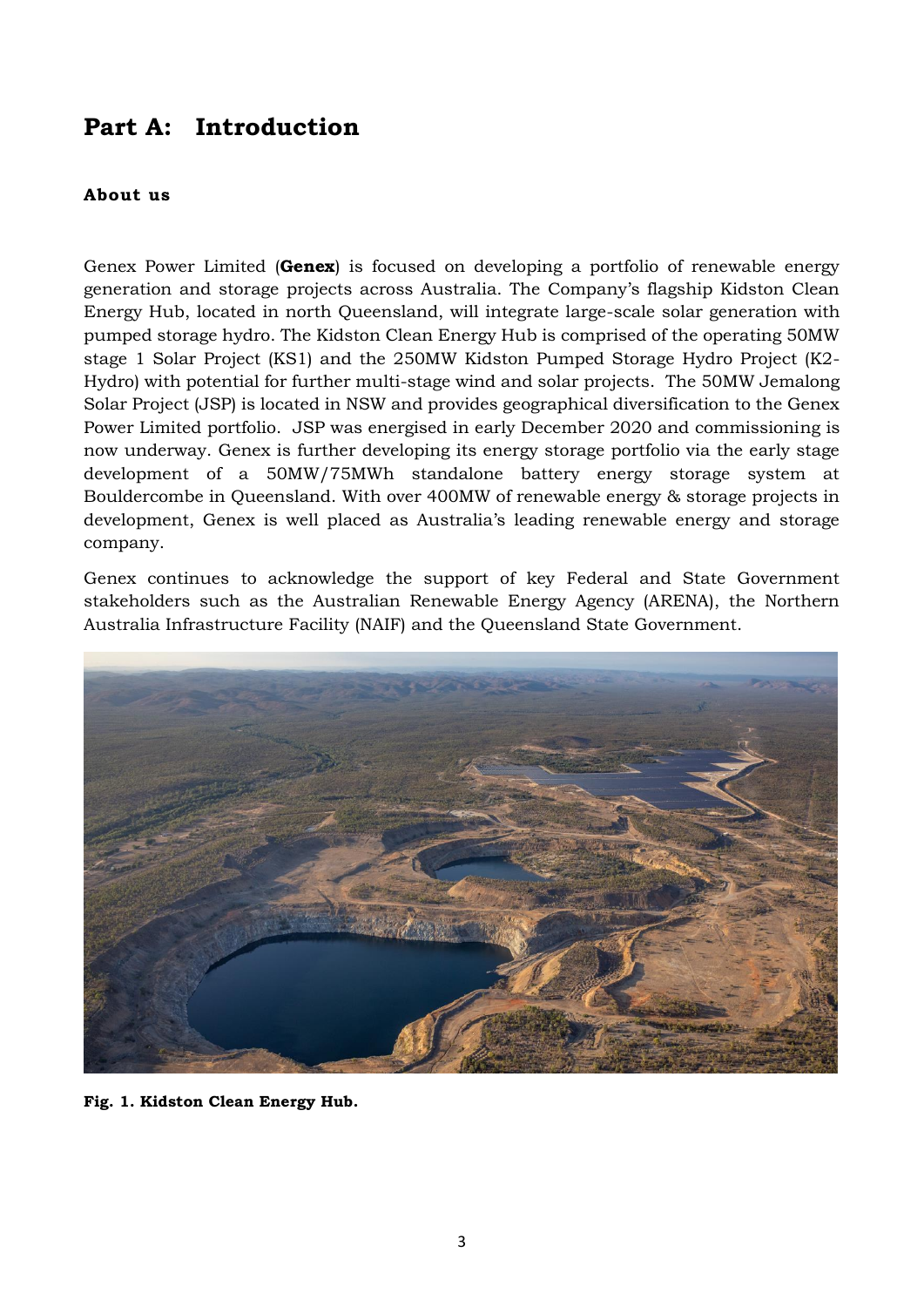#### **Our commitment to sustainability**

As a member of the Clean Energy Council, Genex has committed to contribute proactively to a clean energy future for Australia by demonstrating sustainable practices. In 2017, Genex completed the construction of the 50MW Kidston Stage 1 Solar Project (KS1) which can produce up to 145,000MWh and offsets 120,000t of  $CO<sub>2</sub>$  per year. In December 2020 Genex completed the construction of the 50MW Jemalong Solar Project in New South Wales which generates up to  $128,700$ MWh and offsets  $104,000t$  if  $CO<sub>2</sub>$  per year. Genex has a number of pipeline projects which include the following:

- 1. 250MW Kidston Pumped Storage Hydro Project (K2-Hydro);
- 2. 270MW Kidston Solar Extension Project (K2-Solar);
- 3. 150MW Kidston Stage 3 Wind Project (K3-Wind); and
- 4. 50MW/75MWh Bouldercombe Battery Project.

With the development of these pipeline projects, Genex will be in a position to generate a total of 2,339.675MWh of electricity into the National Electricity Market (NEM) as well as offsetting a total of 1,936,282t of  $CO<sub>2</sub>$  per year. This is also equivalent to powering up to 356,115 Australian homes.

We have developed this Green Financing Framework (Framework) to demonstrate how we intend to enter into Sustainability Financing Transactions which will align our financing with our commitment to innovative clean energy generation and electricity storage solutions.



### Genex - clean energy credentials

**Fig. 2. Genex's clean energy credentials.**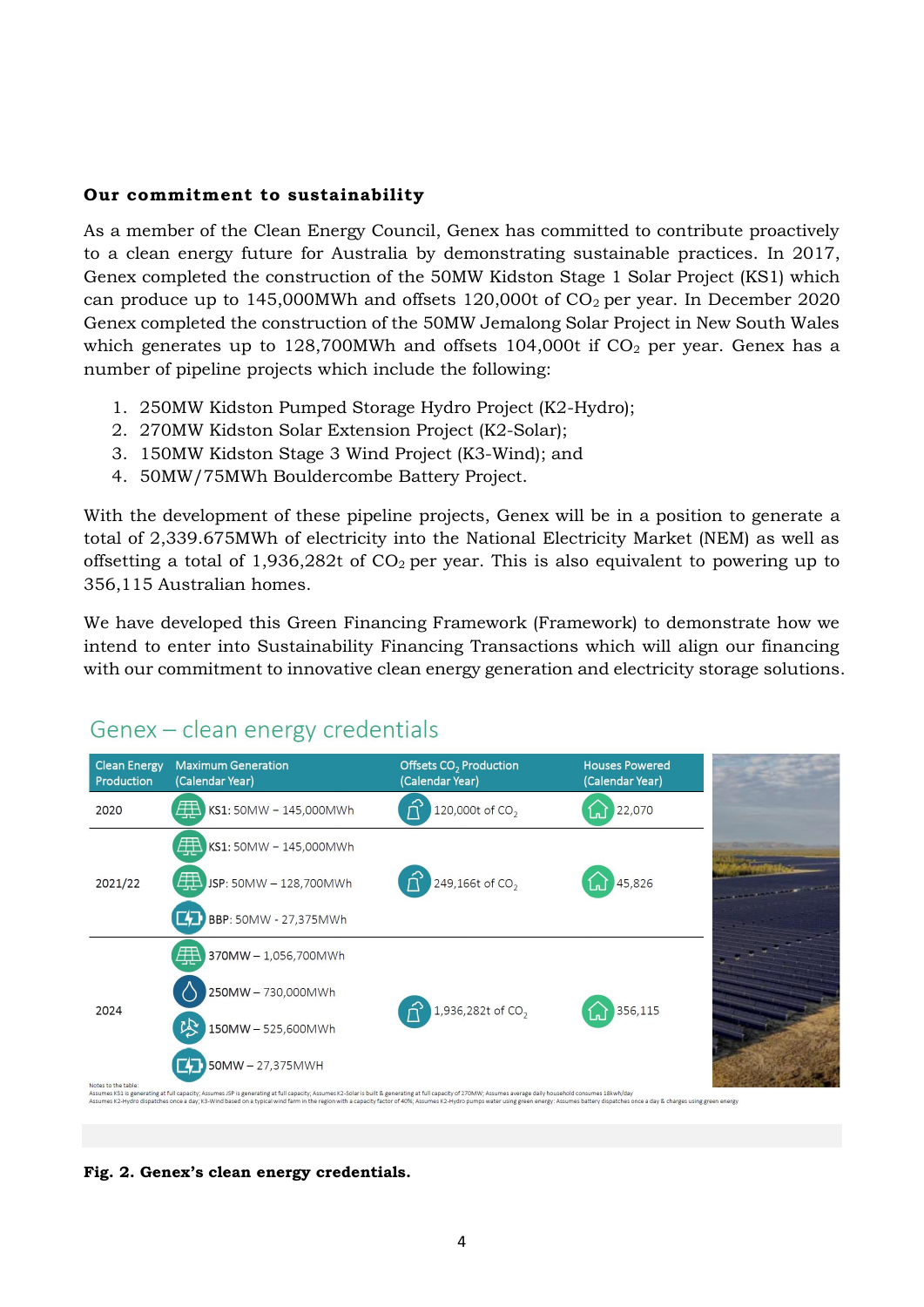

# T PRACTICE CHARTE **ENEWABLE ENERG** × **/ELOPMEN**

We commit to honouring the Clean Energy Council's Best Practice Charter in our renewable energy developments and associated transmission infrastructure:



**Fig. 3. Genex's Clean Energy Council commitment to renewable energy.**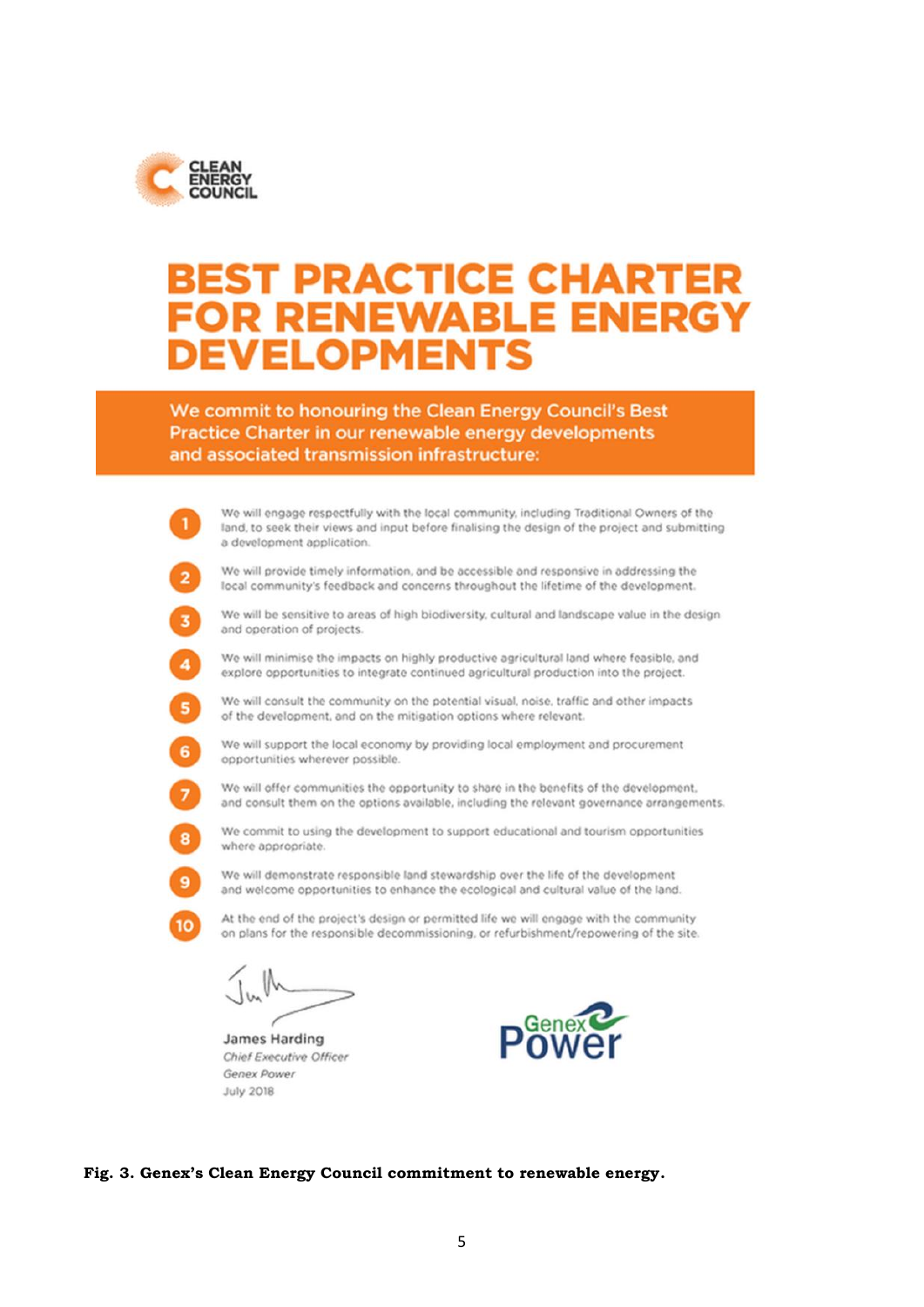## **Part B: Our Green Financing Framework**

We are currently considering entering into Green Loans under this Framework. In future, we may also consider the issuance of Green Bonds. This Framework may be subsequently updated as the Sustainable Finance market evolves.

Green Loans drawn under this Framework will be aligned with the Green Loan Principles  $(GLP)^1$  as they may be amended from time to time.

Green Bonds issued under this Framework will be aligned with the Green Bond Principles (GBP)<sup>2</sup> as they may be amended from time to time.

We may also obtain certification of our Green Loans and Green Bonds under the Climate Bonds Standard Version 3.0 (Climate Bonds Standard), <sup>3</sup> which is fully aligned with the GLP and GBP.

The drawing of Green Loans and the issuance of Green Bonds under this Framework will directly contribute towards sustainable development and the achievement of the goals of the Paris Agreement by financing, or refinancing, Green Projects as described in the GBP and GLP (and, where relevant, complying with the Climate Bonds Standard) and deliver positive environmental outcomes which support Genex's strategy and vision.

Each Green Loan and Green Bond will align with the following four core components of the GLP and/or the GBP as described in Part C of this Framework:

- 1. Use of Proceeds
- 2. Process for Project Evaluation and Selection
- 3. Management of Proceeds
- 4. Reporting

## **Part C: Green finance transactions**

### 1. Use of proceeds

The cornerstone of a Green Loan or a Green Bond is the utilisation of the proceeds for Green Projects.

Green Projects (as described in the GBP and GLP) include renewable energy projects (including production, transmission, appliances and products). Eligible Projects & Assets (as described in the Climate Bonds Standard) include the following solar assets and projects: generation facilities (power and heat), supply chain facilities and infrastructure*.*

**.** 

<sup>1</sup> https://www.aplma.com/en/gsl/40

<sup>2</sup> https://www.icmagroup.org/sustainable-finance/the-principles-guidelines-and-handbooks/green-bond-principles-gbp

<sup>3</sup> <https://www.climatebonds.net/standard>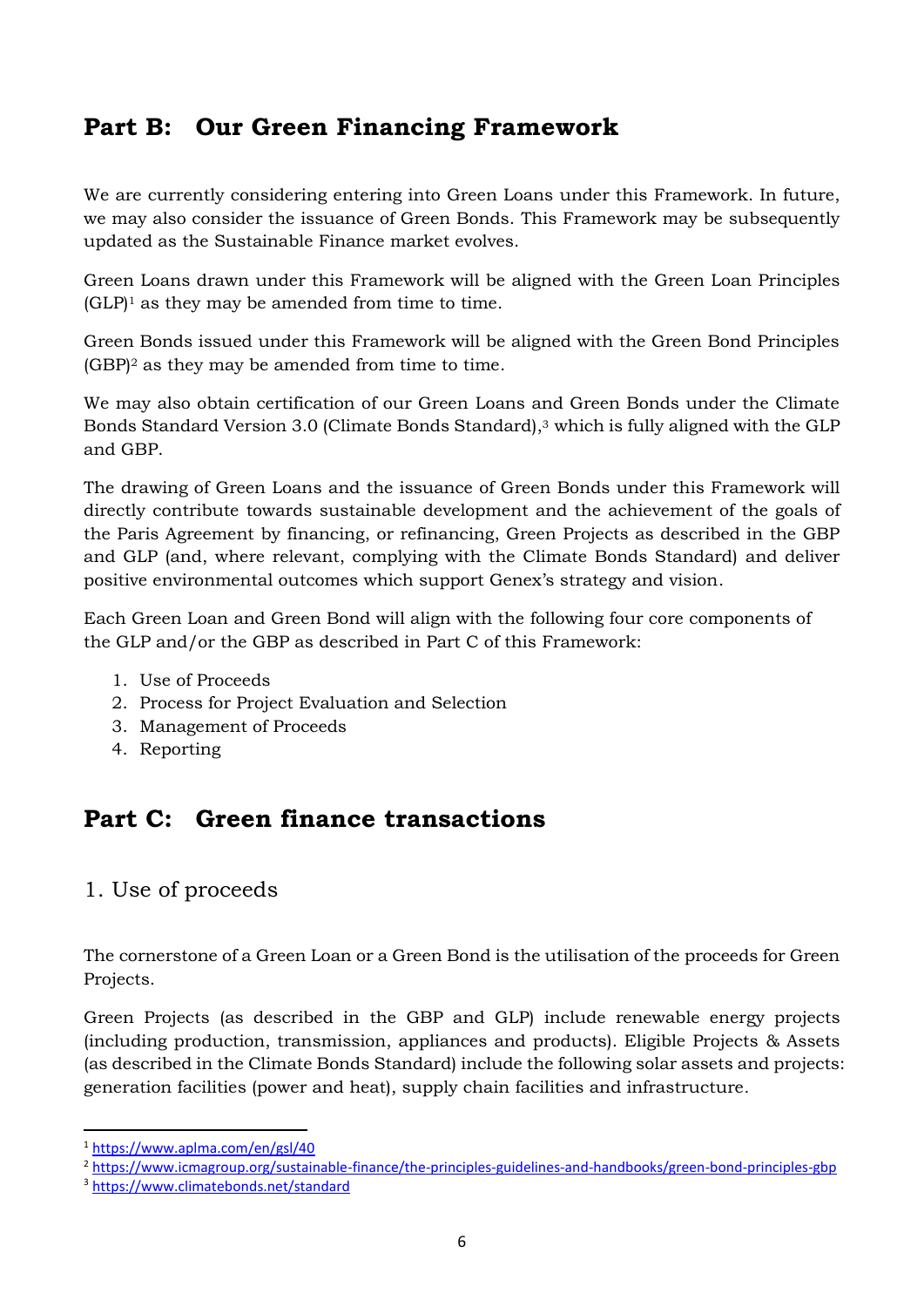As our business is focused on generation and storage of renewable energy, the net proceeds of each Green Loan drawn under this Framework and each Green Bond issued under this Framework will be exclusively applied to finance or refinance, in part or in full, new and/or existing Green Projects as described in the GBP and GLP and (subject to meeting relevant screening criteria) Eligible Projects & Assets as described in the Climate Bonds Standard.

A \$100m tranche of the initial Green Loan entered into under this Green Financing Framework was used to refinance an existing senior facility and meet certain other costs relating to KS1. The remaining tranches of the Green Loan were used to finance the construction of JSP.

In future, the proceeds of Green Loans and Green Bonds drawn or issued under this Framework may be used to finance or refinance, in part or in full, new and/or existing Green Projects. Where proceeds are to be used to finance new Green Projects, the expenditures financed will have been incurred no earlier than 24 months prior to the receipt of the net proceeds.

The listing below includes a sample of initiatives which may be considered by Genex:

| GLP/GBP<br>Eligible<br><b>Categories</b> | Sample<br><b>Eligible Projects</b>                                                                                                                                                                                                                            | UN SDG<br>Alignment<br>and Contribution |
|------------------------------------------|---------------------------------------------------------------------------------------------------------------------------------------------------------------------------------------------------------------------------------------------------------------|-----------------------------------------|
| Renewable<br>energy                      | Solar energy generation.<br>Wind energy generation.<br>Transmission and support infrastructure<br>for renewable energy systems.<br>Energy distribution, management, control<br>and storage systems for wind and solar<br>energy, including pumped hydropower. | AFFORDABLE AND<br>CLEAN ENERGY          |

The Eligible Categories under the GLP and GBP may be expanded over time.

### 2. Process for project evaluation and selection

The focus of our business on generation and storage of renewable energy will ensure that the net proceeds of Green Loans drawn under this Framework and Green Bonds issued under this Framework will meet the criteria set out above.

Genex's investments will be consistent with its membership of the Clean Energy Council, which represents over 700 leading businesses operating in or supporting the development of renewable energy (such as solar, wind, hydro, bioenergy, geothermal and marine) and energy storage.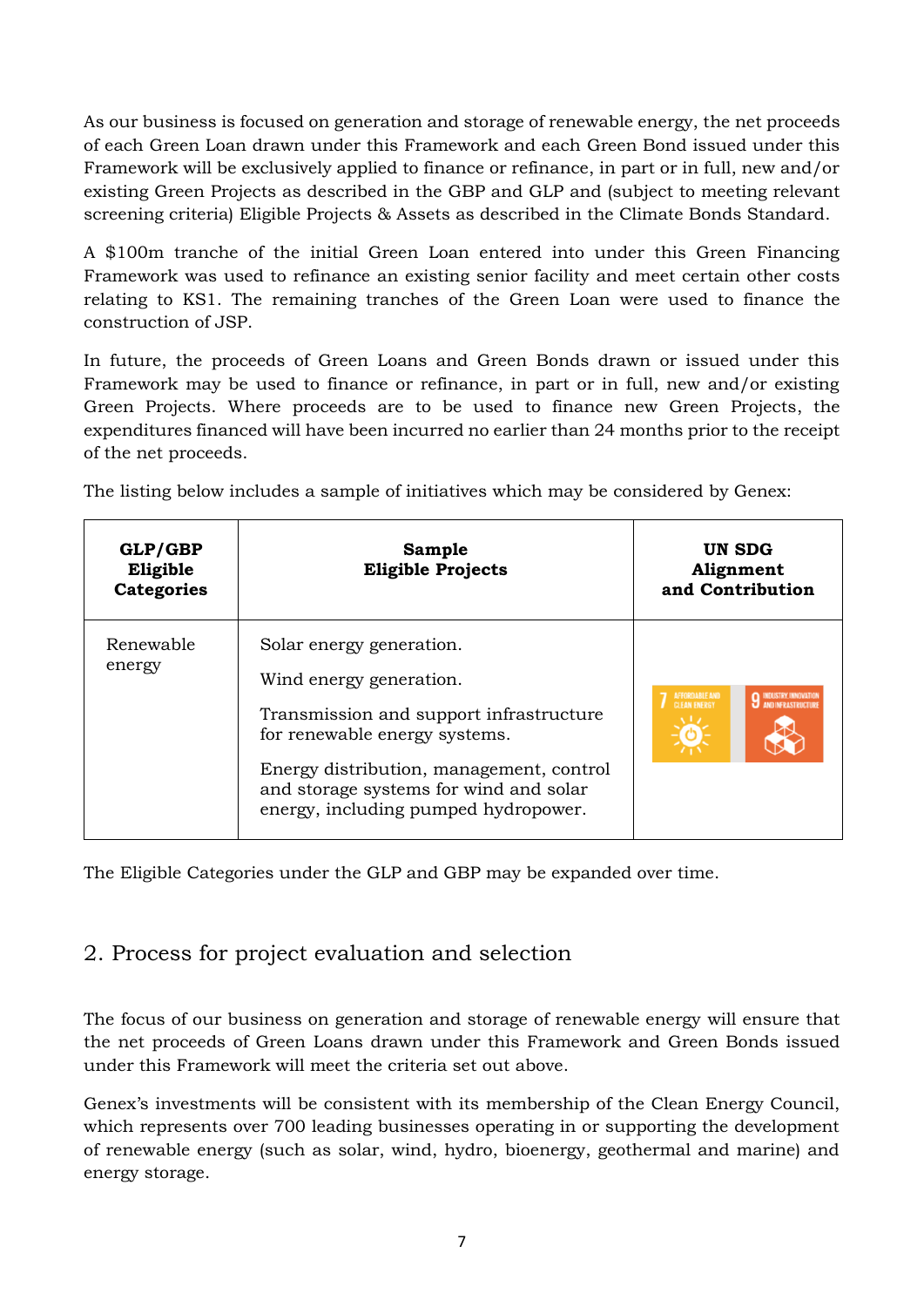### 3. Management of proceeds

To manage the net proceeds of each Green Loan and each Green Bond, Genex will establish a Sustainability Financing Projects Register.

The proceeds of each Green Loan and each Green Bond will be allocated to one or more Eligible Green Projects identified in the Sustainability Financing Projects Register.

The Sustainability Financing Projects Register will contain relevant information including:

- Details of each Green Loan and each Green Bond: key information including transaction date, principal amount of proceeds, settlement date, maturity date, and interest margin or coupon, ISIN number etc.
- Details of Use of Proceeds, including:
	- o Summary detail of any specific Green Project(s) to which the proceeds of the Green Loan or Green Bond have been earmarked.
	- o Amount of Green Loan or Green Bond proceeds earmarked to any specific Green Project(s).
	- o Aggregate amount of Green Loan or Green Bond proceeds earmarked to any specific Green Project(s).
	- o Any unallocated Green Loan or Green Bond proceeds yet to be earmarked against any specific Green Project(s).
	- o Estimated environmental and social impact (where available), and
	- o Other necessary information.

Genex has implemented internal accounting and financial management and information systems to track and report on Eligible Green Projects and verify whether the net proceeds of the Green Loans and Green Bonds have been fully allocated.

Pending application to Green Projects, the net proceeds of each Green Loan and each Green Bond (or an amount equal to these net proceeds) will be used to refinance existing debt relating to an Eligible Green Project. To the extent proceeds will be used to finance new Green Projects, Genex has committed to allocating the net proceeds of each Green Loan and each Green Bond (or an amount equal to these net proceeds) to Eligible Green Projects within 24 months following receipt.

So long as any Green Loans or Green Bonds are outstanding, the balance of the tracked net proceeds will be periodically adjusted to match allocations to Green Projects made during that period.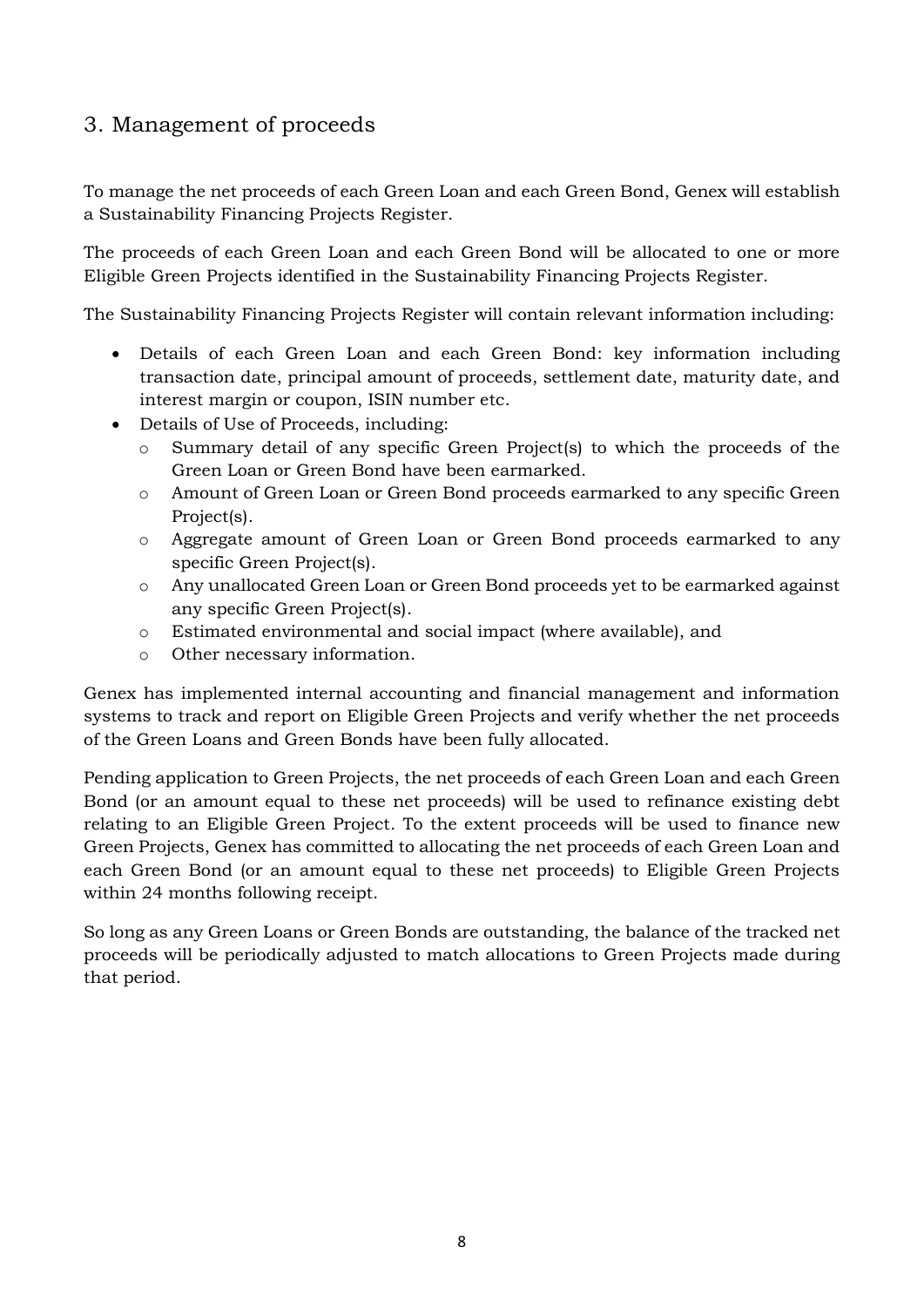### 4. Reporting

On an annual basis, Genex will publish an Annual Report which will disclose the use of proceeds of our Green Loans and Green Bonds and meet the requirements of the Climate Bonds Standard. This Annual Report will be made available on our website.

The following information will be provided until the proceeds of each Green Loan and each Green Bond have been allocated, then updated on an annual basis. The Annual Report will contain at least the following details:

a) Summary:

A list of all Green Loans and Green Bonds issued or drawn in the reporting period and outstanding at the reporting date and summary terms of each transaction. Key information to be provided will include transaction date, principal amount of proceeds, settlement date, maturity date, and interest margin or coupon, ISIN number etc.

b) Allocation Reporting – for each Green Loan and each Green Bond:

Details of Use of Proceeds, including:

- o Summary detail of any specific Green Project(s) to which the proceeds of the Green Loan or Green Bond have been earmarked.
- o Amount of Green Loan or Green Bond proceeds earmarked to any specific Green Project(s).
- o Aggregate amount of Green Loan or Green Bond proceeds earmarked to any specific Green Project(s), and
- o Any unallocated Green Loan or Green Bond proceeds yet to be earmarked against any specific Green Project(s).
- c) Impact Reporting for each Green Loan and each Green Bond:

Where possible, we will provide qualitative and/or quantitative reporting of the environmental impacts resulting from specific Green Projects.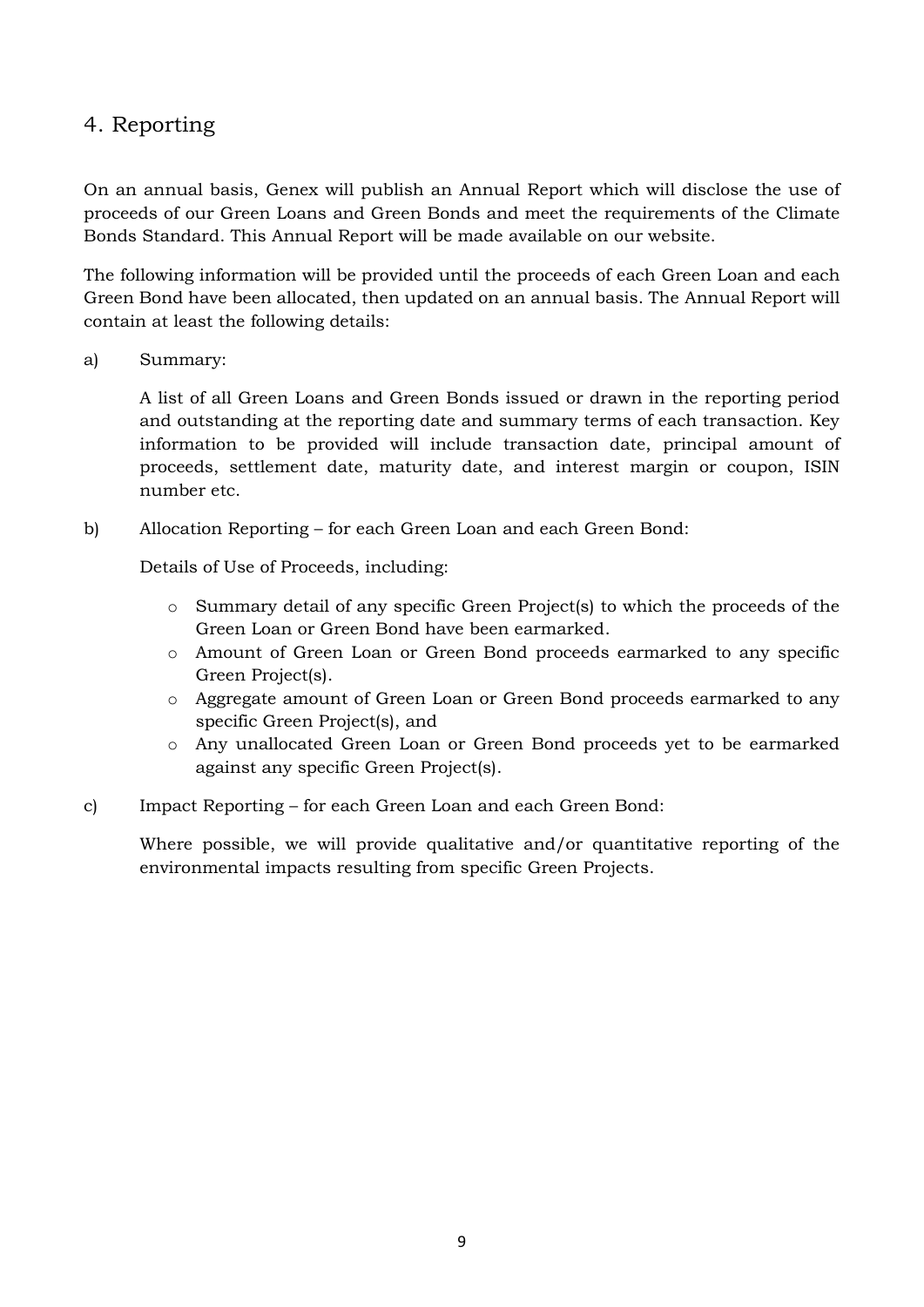### 5. External review

We have committed to appoint an external review provider to confirm the alignment of this Framework and each Green Loan or Green Bond issued under this Framework with the GLP and the GBP and, where relevant, the Climate Bonds Standard.

We have engaged DNV GL to provide an external review in the form of a Second Party Opinion and Verification on this Framework and confirm alignment with the GLP and the GBP and the Climate Bonds Standard.

DNV GL has confirmed the alignment of this Framework and the underlying assets and/or procedures with the GLP and the GBP and the Climate Bonds Standard.

The Second Party Opinion will be made publicly available on our website.

Through the use of independent third party auditors, Genex will verify the internal tracking method and the allocation of proceeds before the Annual Report is published.